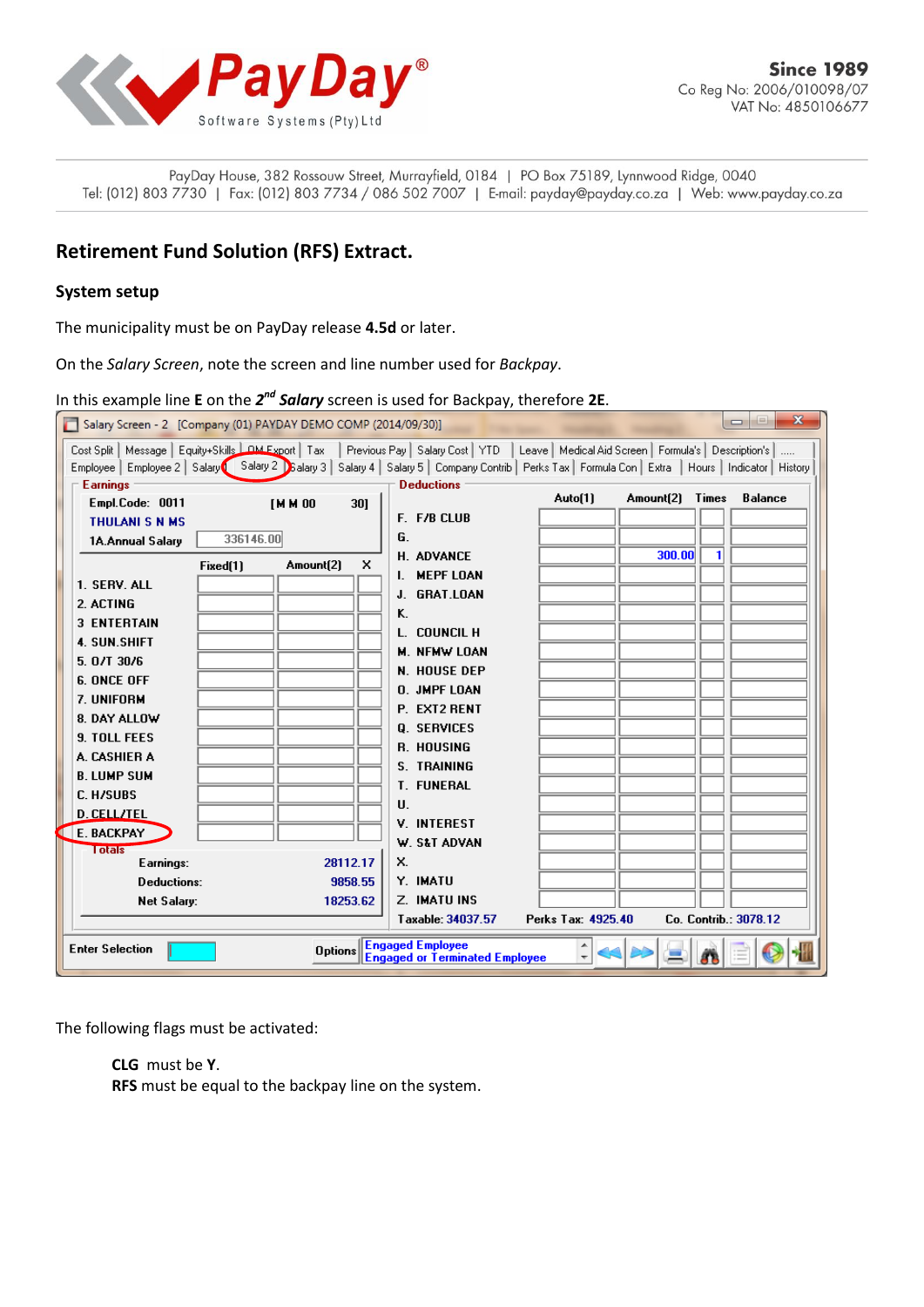| To access the flags, type CSX on the PayDay Main Menu and <enter>.</enter>                                                                                                    |                                                                                                                                                                                                                                                                                                                                                                                                                                                                             |  |  |  |
|-------------------------------------------------------------------------------------------------------------------------------------------------------------------------------|-----------------------------------------------------------------------------------------------------------------------------------------------------------------------------------------------------------------------------------------------------------------------------------------------------------------------------------------------------------------------------------------------------------------------------------------------------------------------------|--|--|--|
| $\mathbf{x}$<br>التاريب<br>PayDay for Windows [Company (01) PAYDAY DEMO COMP (2014/09/30)]                                                                                    |                                                                                                                                                                                                                                                                                                                                                                                                                                                                             |  |  |  |
| File<br>Navigation Menus Help                                                                                                                                                 |                                                                                                                                                                                                                                                                                                                                                                                                                                                                             |  |  |  |
| <b>Main Menu</b><br>Company Menu<br>Formula Menu<br><b>Description Menu</b><br><b>Employee Menu</b><br><b>Report Menu</b><br><b>Month End Procedure</b><br><b>Backup Menu</b> | <b>Helpdesk and support information</b><br>Support Desk Tel: (012) 803 7730<br>Fax : (012) 803 7734<br>Web Site:<br>www.payday.co.za<br>Software Release:<br>Release 4.5c for Microsoft Windows <sup>●</sup><br><b>Registration No:</b><br>2304429<br>Serial No:<br><b>PayDay</b><br>Software Systems<br><b>Parameter Information</b><br><b>Company Statistics</b><br>Formula File -<br>-01<br>No. of Records -<br>33<br>Sal. Report 1 -<br>01<br>No. Active Empl's -<br>31 |  |  |  |
| <b>Special Functions Menu</b>                                                                                                                                                 | Sal. Report 2 -<br>03<br>No.of New Empl's -<br>n<br>Sal. Report 3 -<br>16<br>No.of Res. Empl's -<br>$\overline{2}$<br>Sal. Report 4 -<br>02<br>Sal. Report 5 -<br>10<br><b>Company is Registered</b>                                                                                                                                                                                                                                                                        |  |  |  |
| ₩<br>Exit<br><b>Enter Selection</b><br><b>CSX</b><br>וכ⊾ا                                                                                                                     | Pers.Report 1 -<br>01<br>Pers.Post File -<br>01<br><b>Password File -</b><br>01                                                                                                                                                                                                                                                                                                                                                                                             |  |  |  |
| <b>Your Salary Friend</b>                                                                                                                                                     |                                                                                                                                                                                                                                                                                                                                                                                                                                                                             |  |  |  |
| Month End: 2014/09/30<br>PAYDAY DEMO COMP                                                                                                                                     | User [01] PAYDAY USER                                                                                                                                                                                                                                                                                                                                                                                                                                                       |  |  |  |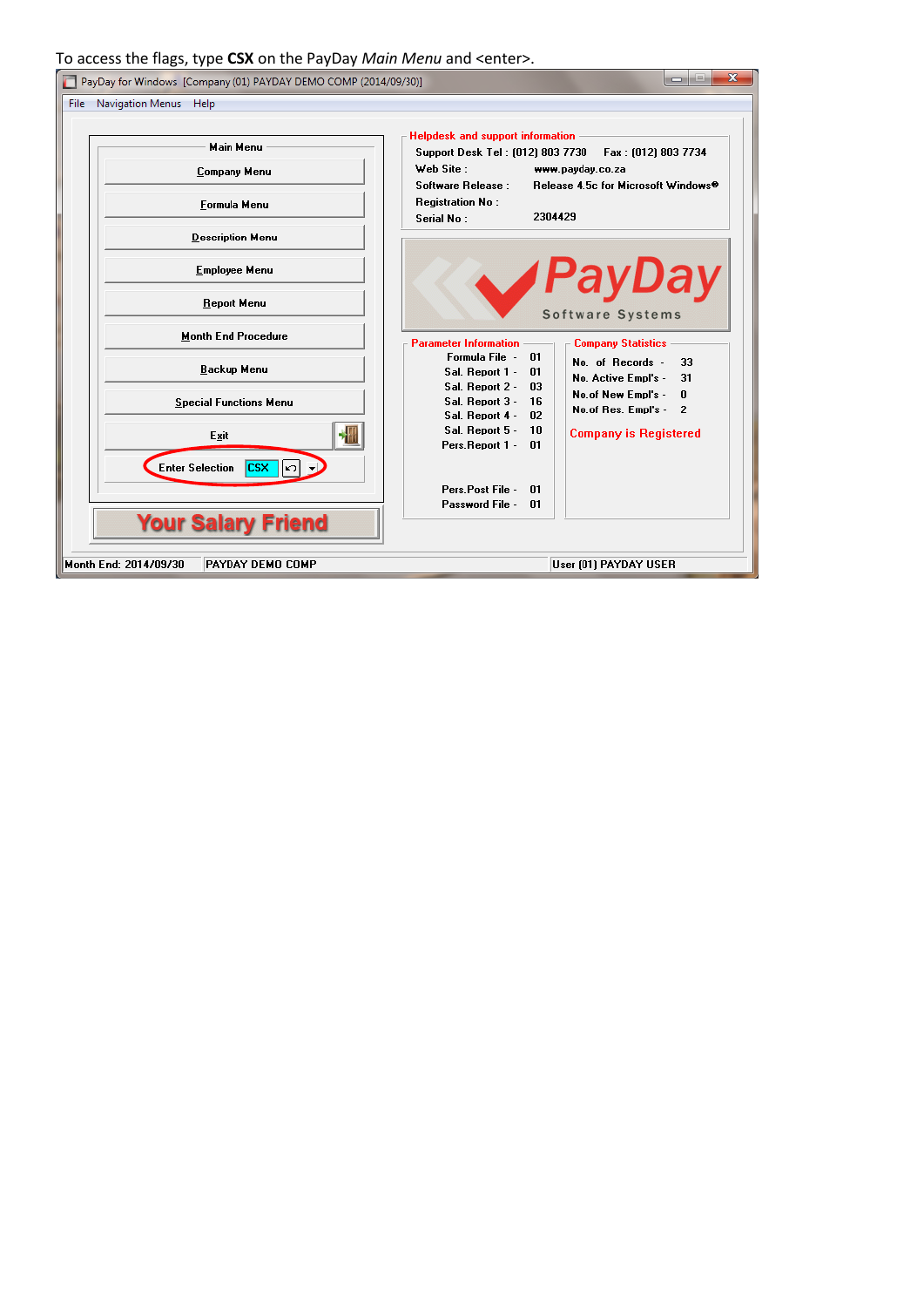### Type the flag code **CLG** and <enter>. Ensure the value is a **Y**.

| $\mathbf x$<br>Special Screen Definitions [Company (01) PAYDAY DEMO COMP (2014/09/30)]                            |                                                              |  |  |  |  |
|-------------------------------------------------------------------------------------------------------------------|--------------------------------------------------------------|--|--|--|--|
| Special Screen 1   Special Screen 2   Special Screen 3   Hours/Perks Desc. 4   Leave Options 5   Resign Reasons 6 |                                                              |  |  |  |  |
| Special Screen 1 (Values need only to be changed for Applicable Options)                                          |                                                              |  |  |  |  |
| Y-YYMMDD -                                                                                                        | ΙY.<br><b>B. Display Annual Salary </b><br>130               |  |  |  |  |
| 100<br>3. Maximum Coinage                                                                                         | C. Calender Days in Month<br>123<br>D. Working Days in Month |  |  |  |  |
|                                                                                                                   |                                                              |  |  |  |  |
| IY.                                                                                                               | l۷.                                                          |  |  |  |  |
| IN.<br>'Basic Once' to be Zeroed                                                                                  | l۷.<br>G. Automatic Increases                                |  |  |  |  |
| 7. Use Formula/Description File of Co. No. 01                                                                     | 1800000                                                      |  |  |  |  |
| 101<br>8. Use Report File of Company Number                                                                       | lx.                                                          |  |  |  |  |
| 6.5000<br>SARS Intr. Rate<br>9.                                                                                   | ΙY.<br>J. Birth/Engagement Message                           |  |  |  |  |
| 9.0000<br>Bank Intr. Rate<br>А.                                                                                   | 10<br>K. Maximum Hours per entry                             |  |  |  |  |
|                                                                                                                   | 292031<br>L. 0.1.D Current Ceiling                           |  |  |  |  |
|                                                                                                                   | 312480<br>M. 0.1.D Projected Ceiling                         |  |  |  |  |
|                                                                                                                   | N. Web CC Email                                              |  |  |  |  |
|                                                                                                                   |                                                              |  |  |  |  |
| $\times$ CLG                                                                                                      |                                                              |  |  |  |  |
|                                                                                                                   |                                                              |  |  |  |  |

Type the flag code RFS and <enter>. Ensure the value is equal to the *Backpay* line.

(Screen number followed by the line number as explained on page 1)

| Special Screen Definitions [Company (01) PAYDAY DEMO COMP (2014/09/30)]<br>$\Box$<br>25                                                                                                                                                                                                                                                    |                                                                                                                                                                                          |  |  |
|--------------------------------------------------------------------------------------------------------------------------------------------------------------------------------------------------------------------------------------------------------------------------------------------------------------------------------------------|------------------------------------------------------------------------------------------------------------------------------------------------------------------------------------------|--|--|
| Special Screen 1   Special Screen 2   Special Screen 3   Hours/Perks Desc. 4   Leave Options 5   Resign Reasons 6                                                                                                                                                                                                                          |                                                                                                                                                                                          |  |  |
| Special Screen 1 (Values need only to be changed for Applicable Options)<br>1. Twelve Month File<br>$ Y - YYMMDD -  $<br>1100<br>3. Maximum Coinage<br>IN.<br>6. 'Basic Once' to be Zeroed<br>7. Use Formula/Description File of Co. No. 01<br> 01<br>8. Use Report File of Company Number<br>6.5000<br>9.<br>9.0000<br>A. Bank Intr. Rate | 123<br>D. Working Days in Month<br>lo.<br>I۲.<br>G. Automatic Increases<br>1800000<br>H. Maximum Salary<br>lx.<br>10<br>K. Maximum Hours per entry<br>292031<br>L. 0.1.D Current Ceiling |  |  |
|                                                                                                                                                                                                                                                                                                                                            | 312480<br>M. 0.1.D Projected Ceiling                                                                                                                                                     |  |  |
|                                                                                                                                                                                                                                                                                                                                            | N. Web CC Email                                                                                                                                                                          |  |  |
|                                                                                                                                                                                                                                                                                                                                            |                                                                                                                                                                                          |  |  |
|                                                                                                                                                                                                                                                                                                                                            |                                                                                                                                                                                          |  |  |
|                                                                                                                                                                                                                                                                                                                                            |                                                                                                                                                                                          |  |  |

P.